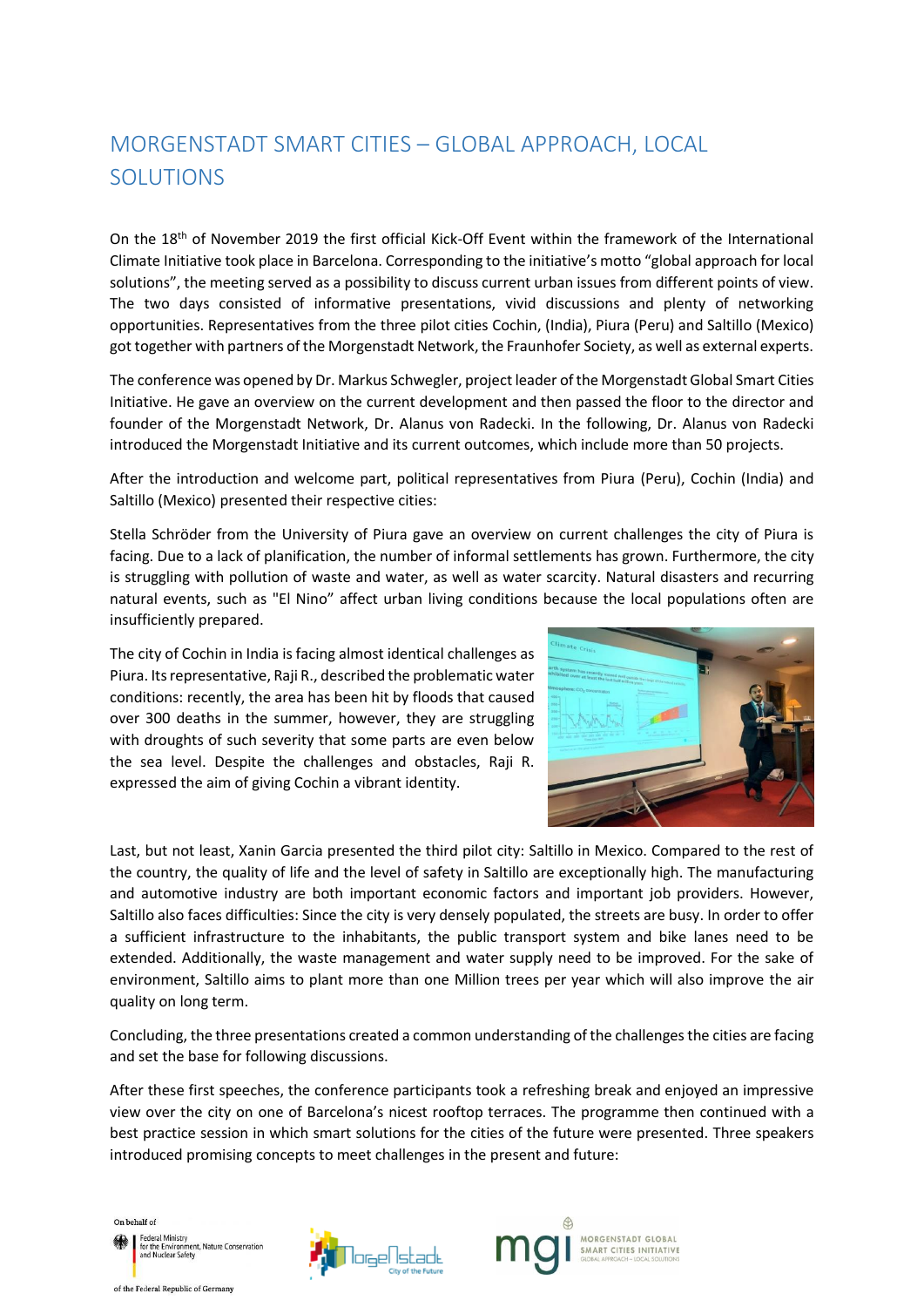At first, Lara Franziska Rogowski from Germany represented the Innogy smart pole factory. Innogy is a company that is mainly involved in network operations and energy sales but also plans, builds and operates renewable power generation plans. Mrs Rogowski stressed the many challenged public spaces are going to face in the next few years. According to her, connectivity, mobility, communication, safety and sustainability are all going to play a vital role and should be harmonised. Innogy has therefore developed several concepts for a smart urban future such as park and ride spaces to make cities more pedestrian-friendly, as well as digital solutions to give an overview over the current parking spots.

Mrs Rogowski's talk was followed by Nuria Saperas from Spain who works for the city council of Sabadell and its energy transition department. Sabadell is part of the Triangulum project and aims to implement Smart City solutions, for instance in the fields of energy and transport. Last year, an energy efficiency plan has been established in Sabadell's wastewater treatment plants. Until 2030, the percentage of generated energy in the plant is to be increased. Currently, biogas and heat that are created in the process are already being reused. Recently, wind turbines have been installed and in order invest further in renewable energies, photovoltaic panels are planned.

Further insights into wastewater reuse in Sabadell were provided by Oriol Ferrer Jimenez, who works as a technician in Sabadell's City Council. Instead of abusing resources such as water, energy and waste, they opt for recycling and responsable consumption. Currently, mines are already being recovered for urban uses. In the future, the distribution network and volume are suppossed to be expanded.

After a networking lunch, Eliana Uribe (IAT, City Lab Lead Mexico) and Trinidad Fernandez (IAO MGI Co-Lead and Peru City Lab Lead) organised an energising part. The conference participants were put into groups and solved a task together. Questions about the development of the Morgenstadt Initiative, as well as about the pilot cities of the International Climate Initiative, reinforced the morning's theoretical input.

What needs to be done to make cities adaptive and resilient enough to resolve future challenges like the climate crisis?

The panel session after the group activity aimed to find answers to that same question. The cities' representatives shared their respective challenges, which were then answered by approaches and solutions of Fraunhofer Institutes and Morgenstadt partners.

Jose Antonio Ordonez from Fraunhofer ISI opened the first panel which focused on the field of energy in the face of climate change. He emphasised the need of action towards energy efficiency and a climate neutral future. With only seven years until "the point of no return", CO<sub>2</sub> emissions in areas like buildings, transportation, waste and material supply need to be reduced immediately. These actions require investments but are equally cost effective. Energy efficiency will not only pay off financially but also create multiple benefits for the environment and the people alike.

The Panel was then joined by representatives of the participating cities. The current challenges and situations within those countries were evaluated and implemented best practices within the sector of energy were briefly introduced. Finally, the panellists discussed possible approachesto a more efficient use of energy.

> *Which steps and innovations are needed to sustainably strengthen the sectors of energy, water and mobility? What was learnt in the past? And what challenges will the future bring?*

On behalf of Federal Ministry<br>for the Environment, Nature Conservation<br>and Nuclear Safety